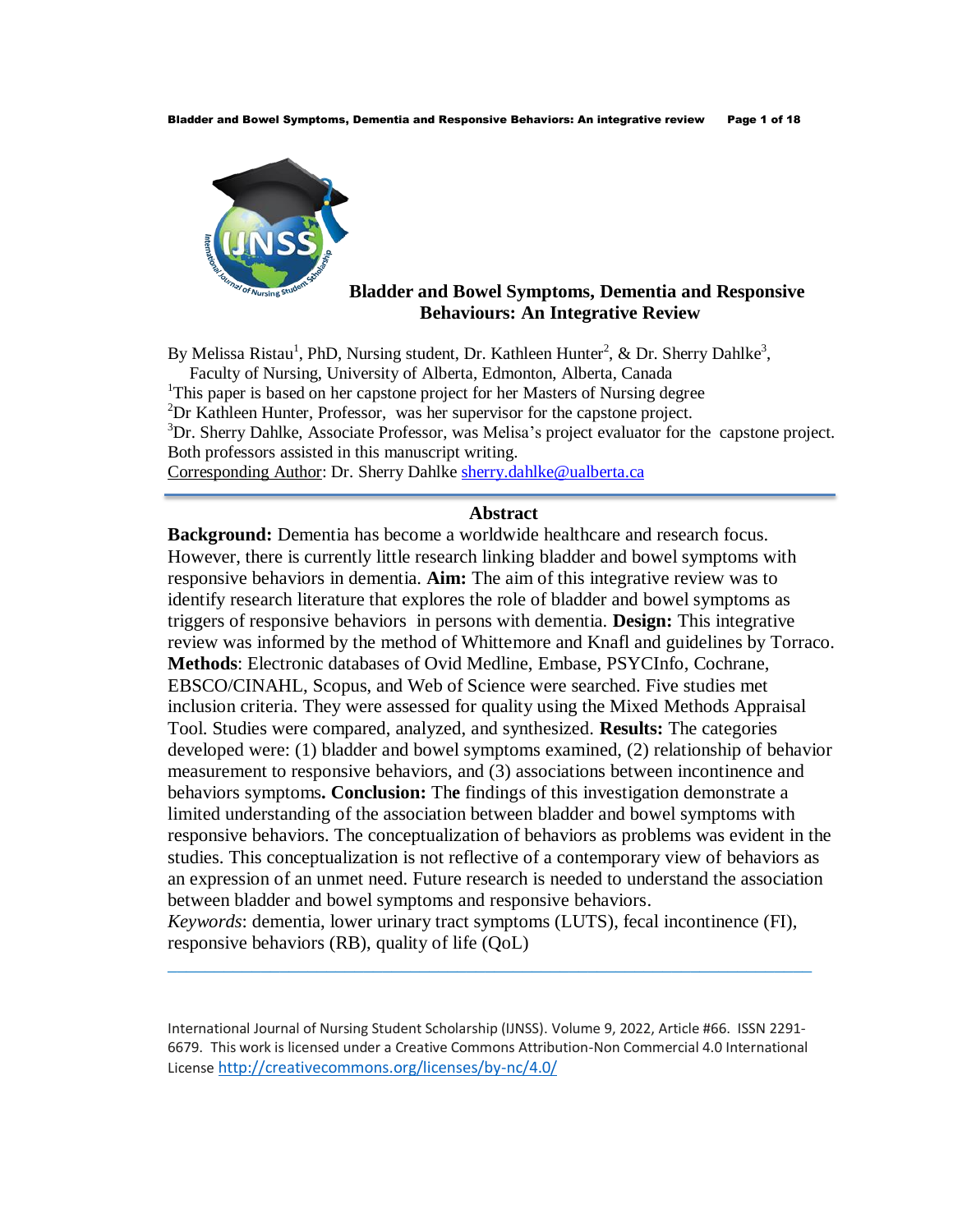Approximately 50 million people around the world are living with a dementia diagnosis (World Health Organization, 2020). Given the numbers of individuals living with dementia, research must rise to the challenge of addressing the situations that clinicians and caregivers face as they try to provide both quality care and care that enhances quality of life (QoL) for individuals living with dementia. Many individuals with dementia respond through behaviors to an unmet need that they are unable to communicate in other ways (Clifford & Doody, 2018; Herron & Wrathall, 2018). Information aimed at clinicians and caregivers on addressing responsive behaviors often suggest toileting among other strategies for some behaviors (Alzheimer Europe, 2014; Alzheimer Society of Canada, 2019). However, a recent systematic review on strategies to address behaviors in persons with dementia identified multiple strategies, but did not address bladder and bowel symptoms as triggers of behaviors (Abraha et al., 2017). The research evidence to support clinical and caregiver information is unclear.

#### **Background**

Bladder and bowel symptoms are composed of lower urinary tract symptoms (LUTS), fecal incontinence, and constipation. LUTS, includes storage symptoms (e.g. urgency and incontinence), voiding symptoms (e.g. hesitancy) and post-voiding symptoms (e.g. incomplete emptying) (Abrams et al, 2002; Abrams et al., 2009). Fecal incontinence is defined as involuntary passage of stool, with subtypes of urge (involuntary loss of stool associated with the urgent need to defecate), passive (involuntary loss of stool with no warning) and seepage (normal defecation followed by leakage of stool) (Bliss et al., 2017; Shaw & Wagg, 2021). Double incontinence, fecal incontinence and urinary incontinence that occur together, increases in older persons living with dementia when compared to those without dementia (Averbeck et al., 2017; Chiang et al., 2015; Schüssler et al., 2016). Functional or disability-associated incontinence is urinary incontinence or fecal incontinence related to functional inability to reach a toilet/urinal in time due to a physical, cognitive and/or behavioral impairment (Shaw & Wagg, 2021; Bliss et al., 2017). Constipation and fecal loading are thought to worsen both UI and FI in older persons (Shaw & Wagg, 2021).

There is a higher prevalence of urinary incontinence in people living with dementia, which may be associated with behaviors such as voiding in inappropriate places and hiding soiled clothing (Averbeck et al., 2017; Drennan et al., 2011). Older persons with cognitive impairment often have urinary incontinence (Wagg et al., 2017). FI in persons with dementia can be associated with factors such as medication side effects, physical disability, environment, actions and attitudes of caregivers, and neuropsychological factors (Goodman et al., 2017).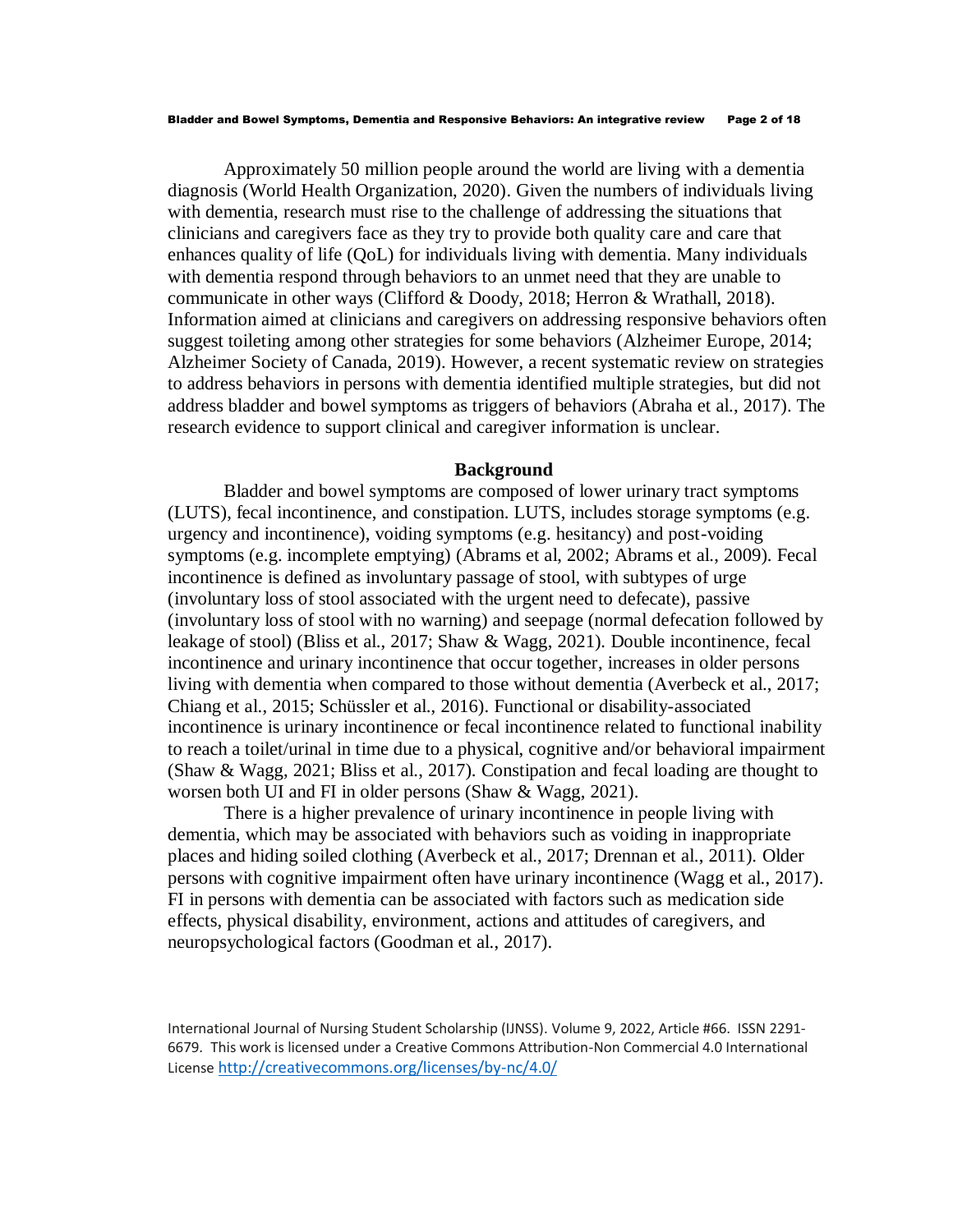Behaviors in dementia are common, affecting up to 90% of people with dementia (Radue et al., 2019). Behaviors have been variously labeled as neuropsychiatric symptoms of dementia (Radue et al., 2019; Roitto et al., 2019), behavioral and psychological symptoms of dementia (BPSD) (Cerejeira et al., 2012) and responsive behaviors (Herron & Wrathall, 2018). Responsive behaviors are sometimes clustered under the term neuropsychiatric symptoms of dementia, which can include symptoms such as apathy, delusions, and agitation (Radue et al., 2019). Others define responsive behaviors as expressions of unmet needs related to things such as sleep, pain, hunger, and toileting (Clifford & Doody, 2018; Herron & Wrathall, 2018). Caregivers may also see response behaviors that include wandering, calling out, and verbal or physical aggression. Such symptoms are associated with decreased quality of life (Chiang et al., 2015).

A realist review conducted by Buswell et al. (2017) aimed to understand the causal relationship between focused interventions and improved management of fecal incontinence in nursing home residents with dementia. The authors identified few studies, with two over 30 years old. Interventions focused on cueing the person with dementia and making environmental improvements. This realist review did not explore how bladder and bowel symptoms influenced responsive behaviors in persons with dementia.

Dementia researchers often encounter barriers in collecting subjective data from participants with dementia. One barrier related to bladder and bowel symptoms and responsive behaviors is the that both dementia and continence are stigmatized (Drennan et al., 2011; Hewer-Richards & Goodall, 2020). AUTHOR (2018) suggest that some nurses lack knowledge in continence care, creating a barrier to implementation of evidence-based interventions. In spite of these barriers, research on how bladder and bowel symptoms trigger responsive behaviors is needed to inform clinicians and caregivers on preventing responsive behaviors and addressing them using evidence-based non-pharmacological interventions. Nursing involvement in continence care should be encouraged and supported so that issues can be identified and prioritized, and so that nurses can educate and empower individuals with dementia and their care partners (AUTHOR, 2018). An integrative review was conducted to understand how bladder and bowel symptoms are related to responsive behaviors in persons with dementia,

### **The Review**

#### **Aim**

The aim of this integrative review was to identify research literature that explores the role of bladder and bowel symptoms as triggers of responsive behaviors in persons with dementia.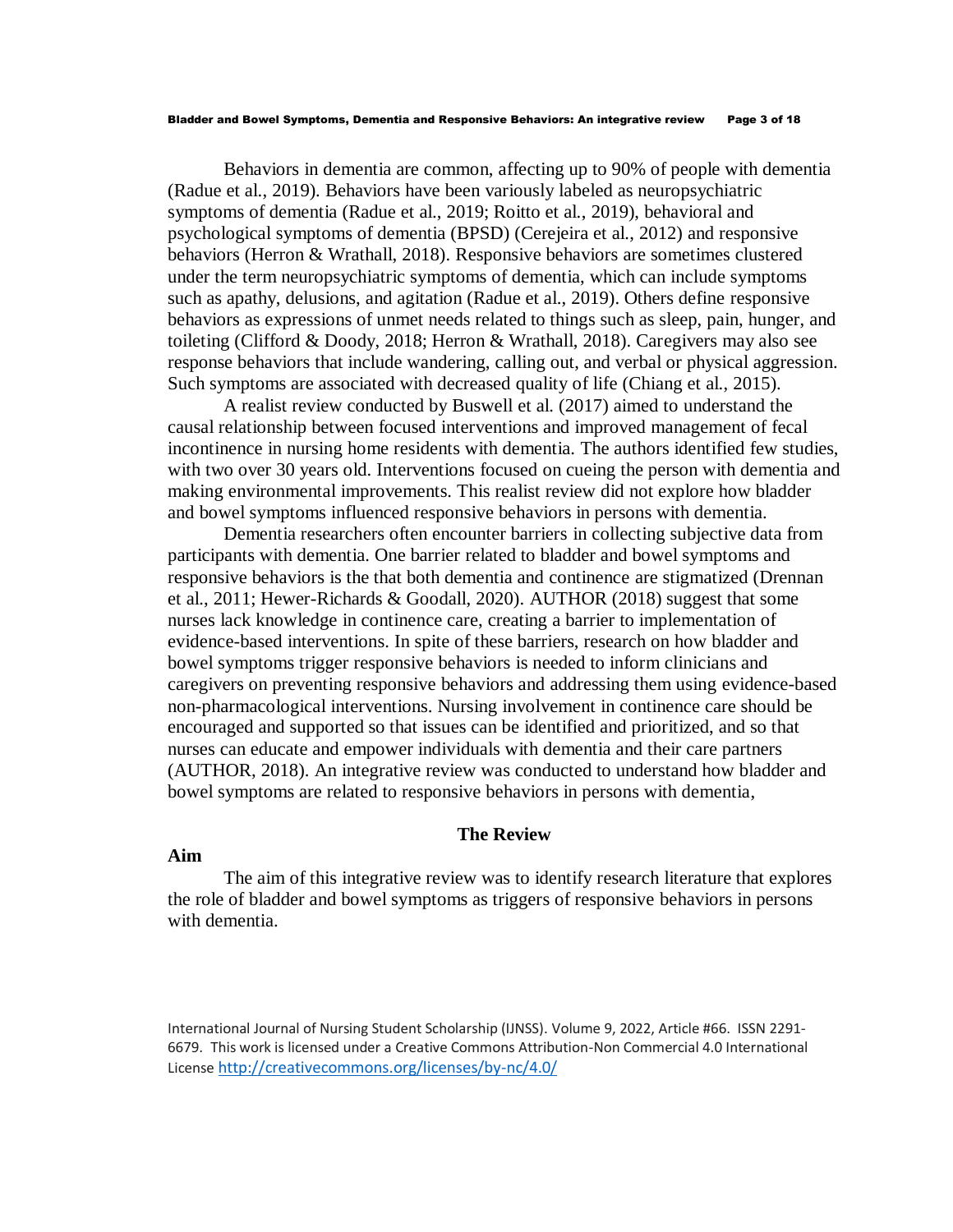## **Methods**

Integrative reviews synthesize relevant literature, generate new knowledge on a topic, and provide a greater foundation for further research and evidence-based nursing practices (Torraco, 2005; Whittemore & Knafl, 2005). The literature review was conducted using Whittemore and Knafl's (2005) five-stage methodology for conducting an integrative review, as well as guidelines presented by Torraco (2005). The steps of the review included: (1) identifying the problem related to the topic of interest; (2) conducting a literature search; (3) evaluating the data; (4) analyzing the data and (5) synthesizing the data to presented a new understanding of the topic.

## **Inclusion and Exclusion Criteria**

Studies of any design (qualitative, quantitative, mixed methods, systematic or scoping reviews) from any country, published in peer-reviewed journals in the English language, were included. There was no time limit set for the search. Accepted studies included those looking at behavior triggers. The included articles discussed or examined a relationship or association between bladder and bowel symptoms and responsive behaviors in older persons with dementia living in any setting. Exclusion criteria were opinion articles, non-research articles, and articles that were not published in English.

## **Search Strategy**

The search strategy was guided by a health services librarian. Databases searched include Medline, EMBASE, PSYCInfo, Cochrane Library, EBSCO/CINAHL, SCOPUS, and Web of Science. Reference lists of relevant articles were hand-searched to identify additional studies for the review. The key terms and Medical Subject Heading Terms (MeSH) used for conducting the search included boolean operator terms for: dementia or Alzheimer's; responsive, reactive, agitated, aggressive, disturbed or neuropsychological behaviors or symptoms; behavioral and psychological symptoms of dementia (BPSD); urinary incontinence, fecal incontinence, lower urinary tract symptoms (LUTS), urinary tract infection, urinary urgency, urinary hesitation, or incomplete emptying.

## **Search Outcomes**

The initial search yielded 505 results. Results were downloaded to Covidence software, and 137 duplicates were removed. The remaining 368 articles were screened by title and abstract. Of those screened, 88 publications were further assessed for eligibility by a full text review by the first two authors. Following full-text screening, eight studies were further evaluated and discussed by the first two authors in terms of meeting inclusion criteria. Reference lists of these articles were hand-searched for any further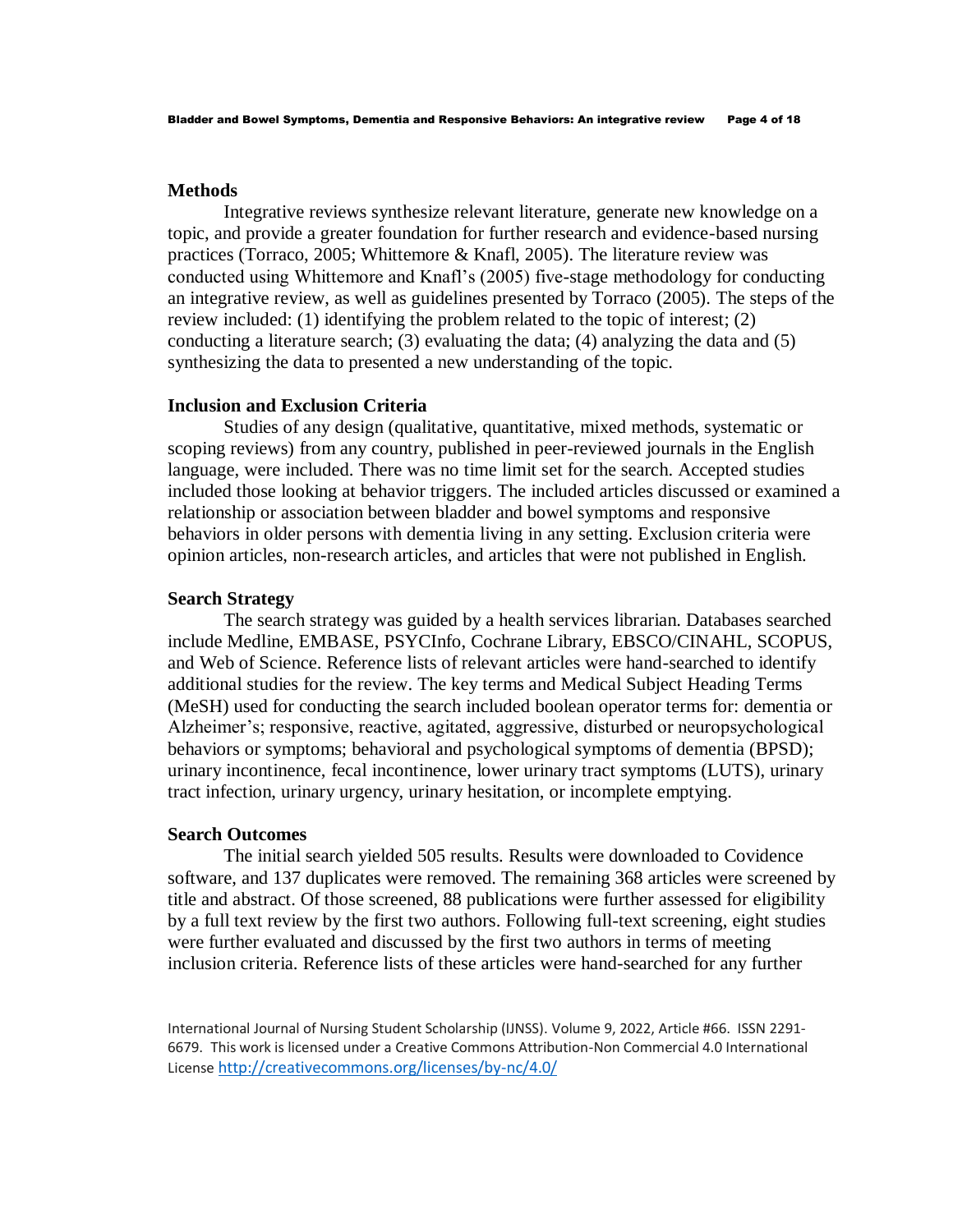potentially relevant studies. This resulted in a total of five studies (four from the original search and one from the hand-search) included in the integrative review.

## **Figure 1:** PRISMA diagram

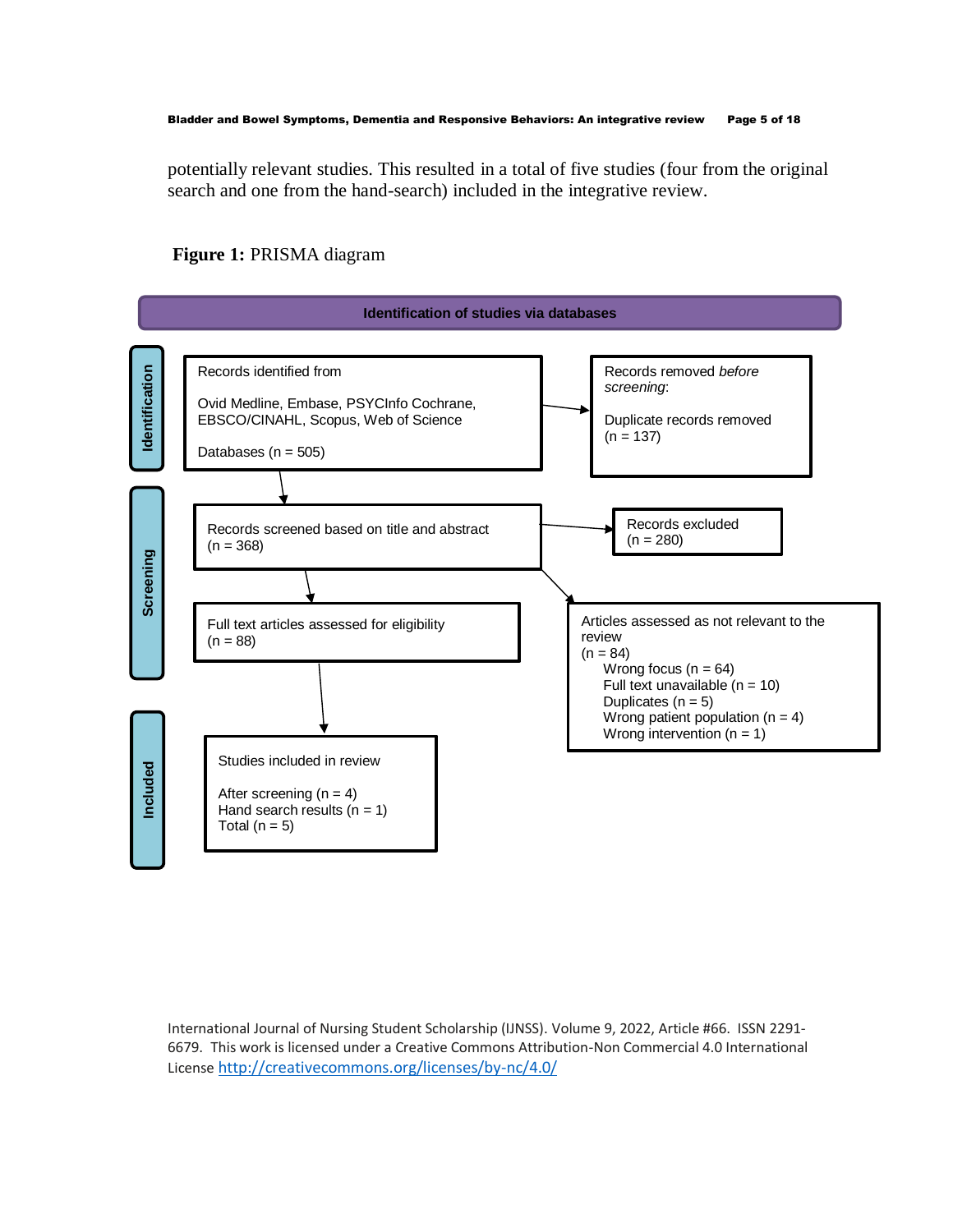## **Quality Appraisal**

The five included studies were assessed for quality using the Mixed Methods Appraisal Tool (MMAT) 2018 version (Hong et al., 2018). The MMAT screens for clear research questions and data relevance to the research questions of the study. Further appraisal questions are dependent on the study design. Responses to the questions for each appraised article can be "yes," "no," or "can't tell." Overall scores were not calculated as recommended by the tool authors. Individual appraisal of each of the included studies can be seen as part of Table 1. **Table 1***:*

| Authors/<br>Year/<br><b>Country</b>  | <b>Study</b><br>Design &<br>Aim                                                                                                                                                                                                                                                             | <b>Sample Size</b><br>and<br><b>Characteristic</b>                                                                                                                 | <b>Key</b><br><b>Findings</b>                                                                                                                                                                                                                                                  | <b>Implications &amp;</b><br><b>Recommend-</b><br>ations                                                                                                                                                                                                                        | <b>Quality</b><br><b>Appraisal</b>    |
|--------------------------------------|---------------------------------------------------------------------------------------------------------------------------------------------------------------------------------------------------------------------------------------------------------------------------------------------|--------------------------------------------------------------------------------------------------------------------------------------------------------------------|--------------------------------------------------------------------------------------------------------------------------------------------------------------------------------------------------------------------------------------------------------------------------------|---------------------------------------------------------------------------------------------------------------------------------------------------------------------------------------------------------------------------------------------------------------------------------|---------------------------------------|
| Alcorn et<br>al.<br>2014<br>Scotland | Cross-<br>sectional<br>quantitative<br>study that<br>used logistic<br>regression<br>to identify<br>key<br>cognitive<br>and<br>behavioral<br>associations<br>and risk<br>factors for<br>urinary<br>incontinenc<br>e in<br>community<br>dwelling<br>persons<br>with<br>Alzheimers<br>Disease. | $N = 284$ home<br>dwelling<br>persons with<br>dementia from<br>the Scottish<br>Dementia<br>Research<br>Interest<br>Register<br>(SDRIR) with<br>continence<br>data. | <b>Of</b><br>behaviors<br>measured,<br>agitation<br>(OR 1.29,<br>95% CI<br>$1.09 - 1.53$<br>per point<br>increase)<br>and<br>disinhibiti<br>on (OR<br>1.36,<br>95% CI<br>$1.06 - 1.74$<br>per point<br>increase)<br>were<br>significantl<br>V<br>associated<br>with<br>urinary | The authors<br>noted that the<br>causal<br>direction<br>between<br>agitation and<br>incontinence is<br>unclear.<br>Persons with<br>dementia<br>exhibiting<br>agitation may<br>ignore internal<br>cues to void, or<br>urinary<br>incontinence<br>may contribute<br>to agitation. | This study<br>scored<br>well in $5/5$ |

## *Characteristics of Included Studies*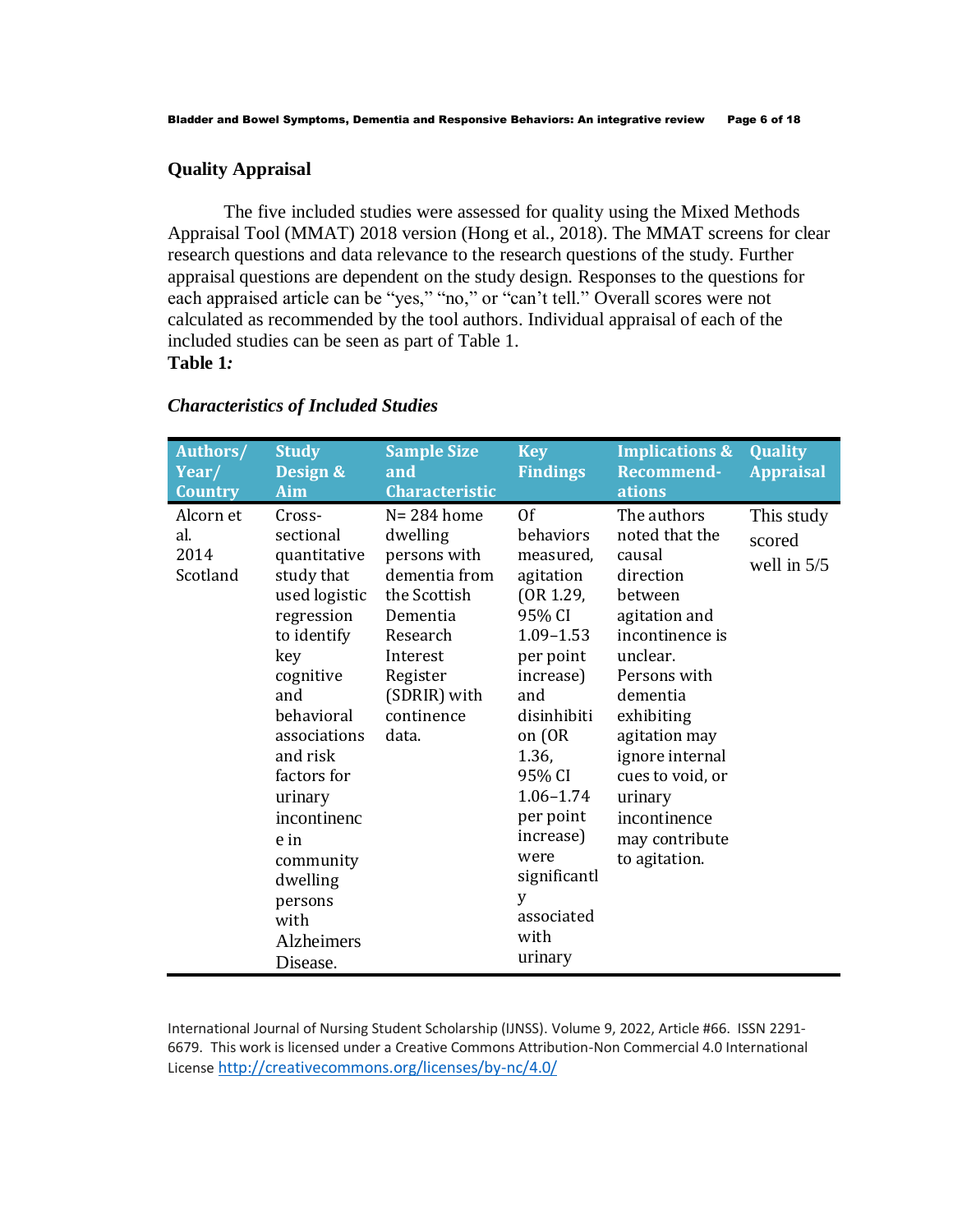|  |  | Bladder and Bowel Symptoms, Dementia and Responsive Behaviors: An integrative review | Page 7 of 18 |
|--|--|--------------------------------------------------------------------------------------|--------------|
|  |  |                                                                                      |              |

|                                                      |                                                                                                                                                                                                                                                                                                         |                                                                                                                                               | incontinen<br>ce.<br>Cognitive<br>factors of<br>attention<br>and<br>orientation<br>, verbal<br>fluency, as<br>well as age<br>were also<br>significantl<br>y<br>associated<br>with<br>urinary<br>incontinen<br>ce.           |                                                                                                                                                                                                                                                                                                                                     |                                       |
|------------------------------------------------------|---------------------------------------------------------------------------------------------------------------------------------------------------------------------------------------------------------------------------------------------------------------------------------------------------------|-----------------------------------------------------------------------------------------------------------------------------------------------|-----------------------------------------------------------------------------------------------------------------------------------------------------------------------------------------------------------------------------|-------------------------------------------------------------------------------------------------------------------------------------------------------------------------------------------------------------------------------------------------------------------------------------------------------------------------------------|---------------------------------------|
| Leonard et<br>al.<br>2006<br>United<br><b>States</b> | Cross-<br>sectional<br>correlationa<br>I study that<br>used logistic<br>regression<br>to explore<br>potentially<br>modifiable<br>resident<br>characteristi<br>$\mathbf{c}\mathbf{s}$<br>associated<br>with<br>physical<br>aggression,<br>in order to<br>correlate<br>them with<br>verbal<br>aggression. | $N=103,344$<br>nursing home<br>residents from<br>five states<br>including<br>California,<br>New York,<br>Ohio,<br>Pennsylvania,<br>and Texas. | Of the<br>potentially<br>modifiable<br>factors<br>measured,<br>constipatio<br>n<br>(adjusted)<br>OR 1.3,<br>99% CI<br>$1.2 - 1.5$<br>was<br>associated<br>with<br>physical<br>aggression<br>but not<br>verbal<br>aggression | The authors<br>noted that<br>although an<br>association<br>between<br>constipation<br>and physical<br>aggression was<br>identified, it<br>was unclear if<br>the association<br>was related to<br>other<br>predisposing<br>factors such as<br>medications,<br>symptoms<br>related to<br>constipation, or<br>interventions<br>such as | This study<br>scored<br>well in $5/5$ |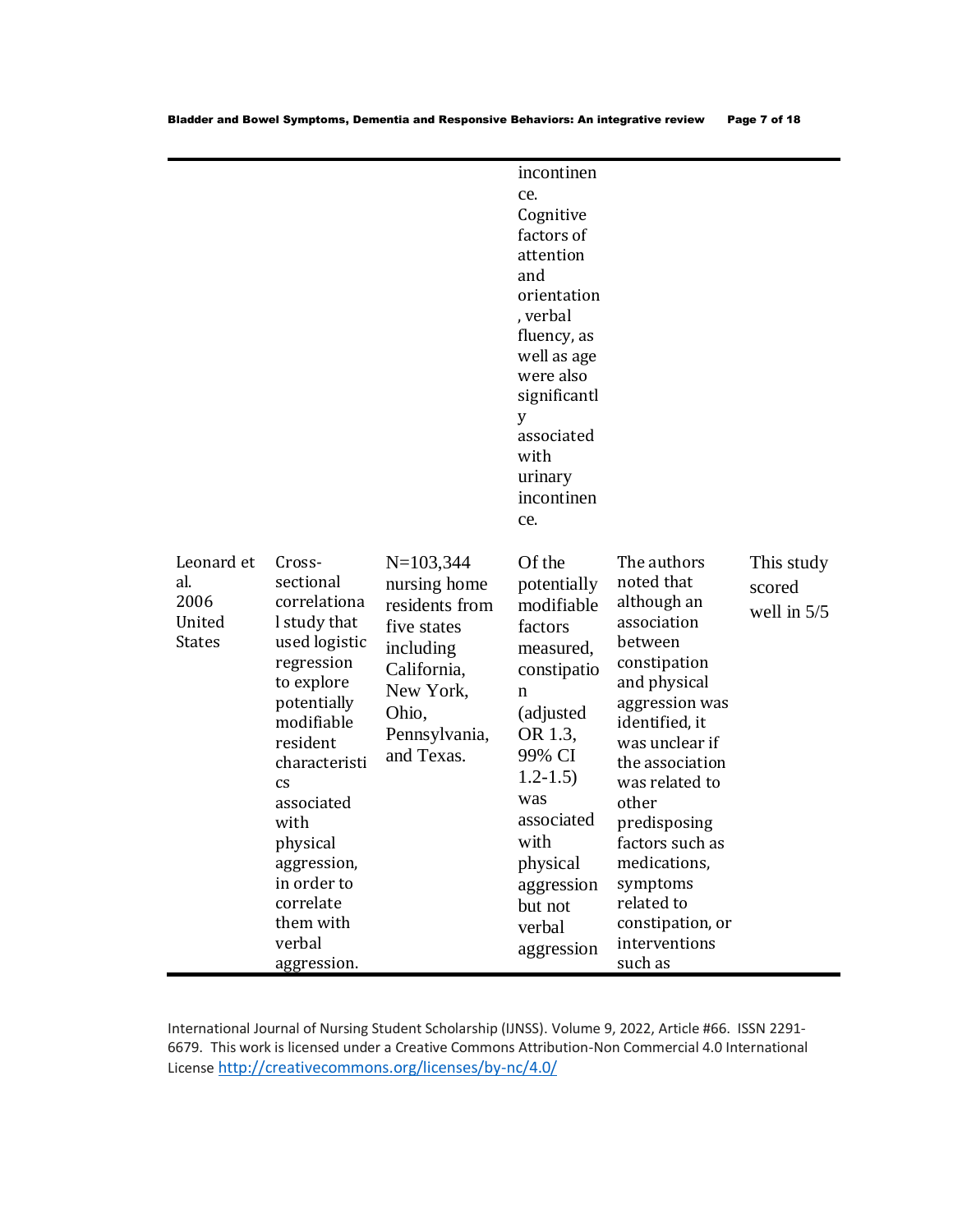|                             |                                                                                                                                                                                                           |                                                           | Depressiv<br>e<br>symptoms,<br>delusions,<br>and<br>hallucinati<br>ons were<br>also<br>associated<br>with<br>physical<br>aggression<br>as well as<br>verbal<br>aggression | suppository<br>administration.                                                                                                                                                                                                                   |                          |
|-----------------------------|-----------------------------------------------------------------------------------------------------------------------------------------------------------------------------------------------------------|-----------------------------------------------------------|---------------------------------------------------------------------------------------------------------------------------------------------------------------------------|--------------------------------------------------------------------------------------------------------------------------------------------------------------------------------------------------------------------------------------------------|--------------------------|
| Li et al.<br>2019<br>Taiwan | Cross-<br>sectional<br>correlationa<br>I study that<br>used logistic<br>regression<br>to explore<br>potentially<br>modifiable<br>resident<br>characteristi<br><b>CS</b><br>associated<br>with<br>physical | $N=226$ long-<br>term care<br>residents with<br>dementia. | UI was<br>found to<br>have a<br>relationshi<br>p to<br>depression<br>, cognitive<br>function,<br>and ADL,<br>but not to<br>age or<br>agitated                             | The authors<br>noted that<br>there are few<br>studies that<br>have explored<br>factors directly<br>or indirectly<br>associated with<br>urinary<br>incontinence in<br>older adults<br>with dementia.<br>They<br>referenced the<br>study by Alcorn | This study<br>scored 4/5 |

Bladder and Bowel Symptoms, Dementia and Responsive Behaviors: An integrative review Page 8 of 18

International Journal of Nursing Student Scholarship (IJNSS). Volume 9, 2022, Article #66. ISSN 2291- 6679. This work is licensed under a Creative Commons Attribution-Non Commercial 4.0 International License [http://creativecommons.org/licenses/by-nc/4.0/](https://urldefense.proofpoint.com/v2/url?u=http-3A__creativecommons.org_licenses_by-2Dnc_4.0_&d=DwMFAg&c=C3yme8gMkxg_ihJNXS06ZyWk4EJm8LdrrvxQb-Je7sw&r=8b6GROYZXbFqdnpbAq4emg&m=oGpEEVr1F9YarocTQoJseiZkIfC-A0sLDiSZX_VZBfc&s=grAi3qopNfvXMgosttjjJJ_3FK0L7FQD61t5XWmX4V4&e=)

behaviors  $(r = -.06, ...)$ p=.348). ADL

et al. (2014) and implied the

need for further similarly focused research.

performan ce was found to

aggression, in order to correlate them with verbal aggression.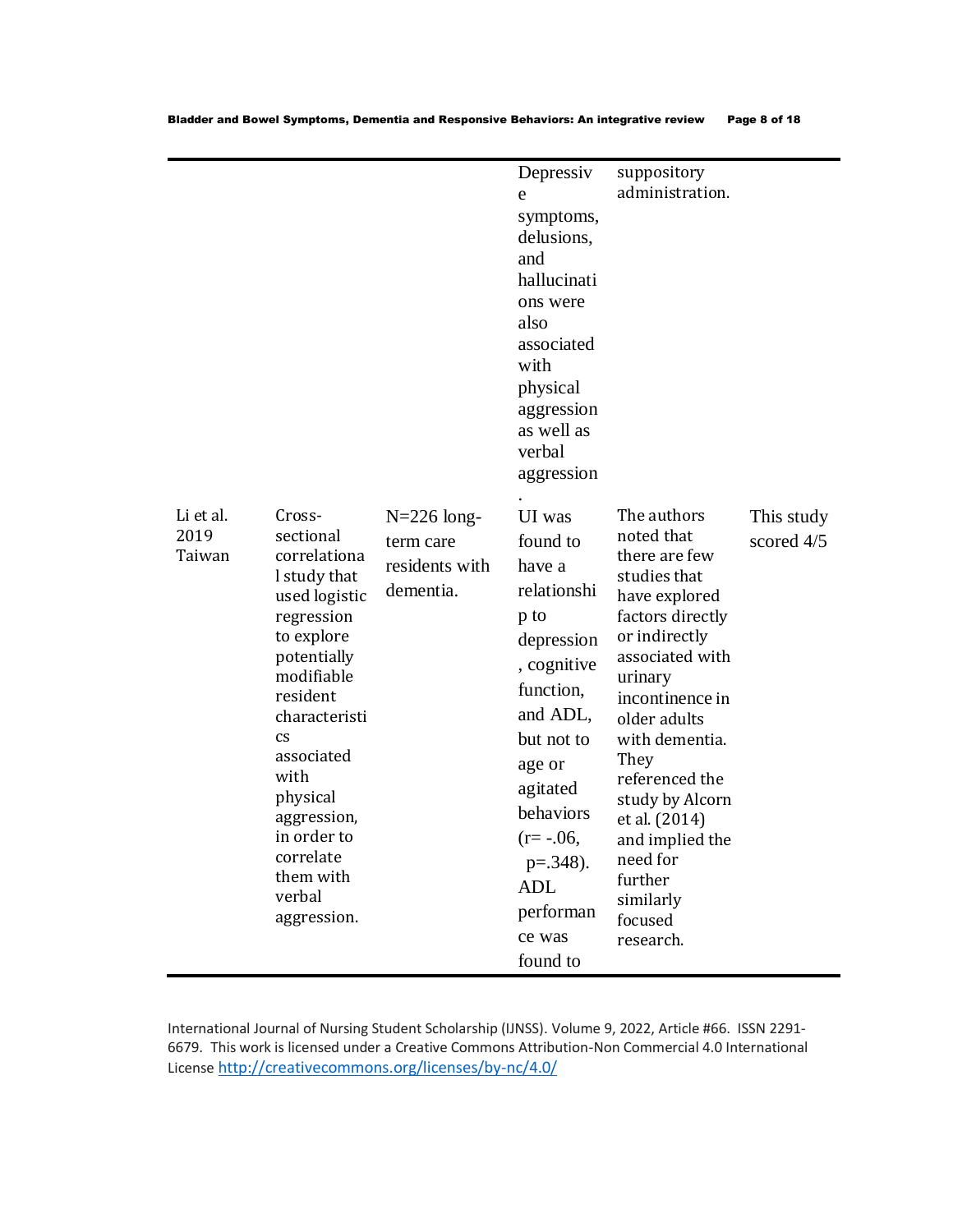|                                     |                                                                                                                                                                                                                                                                                                                        |                                                                                                   | be most<br>significant<br>ly<br>associated<br>with UI.                                                                                                                                                                                                                                                                                                         |                                                                                                                                                                                                                                            |                                         |
|-------------------------------------|------------------------------------------------------------------------------------------------------------------------------------------------------------------------------------------------------------------------------------------------------------------------------------------------------------------------|---------------------------------------------------------------------------------------------------|----------------------------------------------------------------------------------------------------------------------------------------------------------------------------------------------------------------------------------------------------------------------------------------------------------------------------------------------------------------|--------------------------------------------------------------------------------------------------------------------------------------------------------------------------------------------------------------------------------------------|-----------------------------------------|
| Na et al.<br>2015<br>South<br>Korea | Cross-<br>sectional<br>quantitative<br>study that<br>used logistic<br>regression<br>to evaluate<br>the<br>prevalence<br>of urinary<br>incontinenc<br>e and<br>determine<br>the<br>neuropsych<br>ological<br>characteristi<br>cs of<br>individuals<br>with<br>Alzheimers<br>Disease and<br>urinary<br>incontinenc<br>e. | $N = 464$<br>individuals<br>from<br>outpatient<br>dementia<br>clinics in<br>hospital<br>settings. | Initial data<br>analysis<br>showed<br>that NPI<br>was<br>potentially<br>associated<br>with<br>$AD/UI+**$<br>however<br>after<br>adjustment<br>there was<br>no<br>significant<br>associatio<br>n between<br>neuropsyc<br>hiatric<br>symptoms/<br>behavioral<br>and<br>psychologi<br>cal<br>symptoms<br>of<br>dementia<br>and<br>$AD/UI+$<br>(OR 1.00,<br>95% CI | The authors<br>recommended<br>further<br>longitudinal<br>research with<br>larger numbers<br>of participants<br>as well as<br>similar<br>research that<br>focuses on<br>individuals<br>with other<br>types of<br>dementia (not<br>just AD). | This study<br>scored<br>well in<br>5/5. |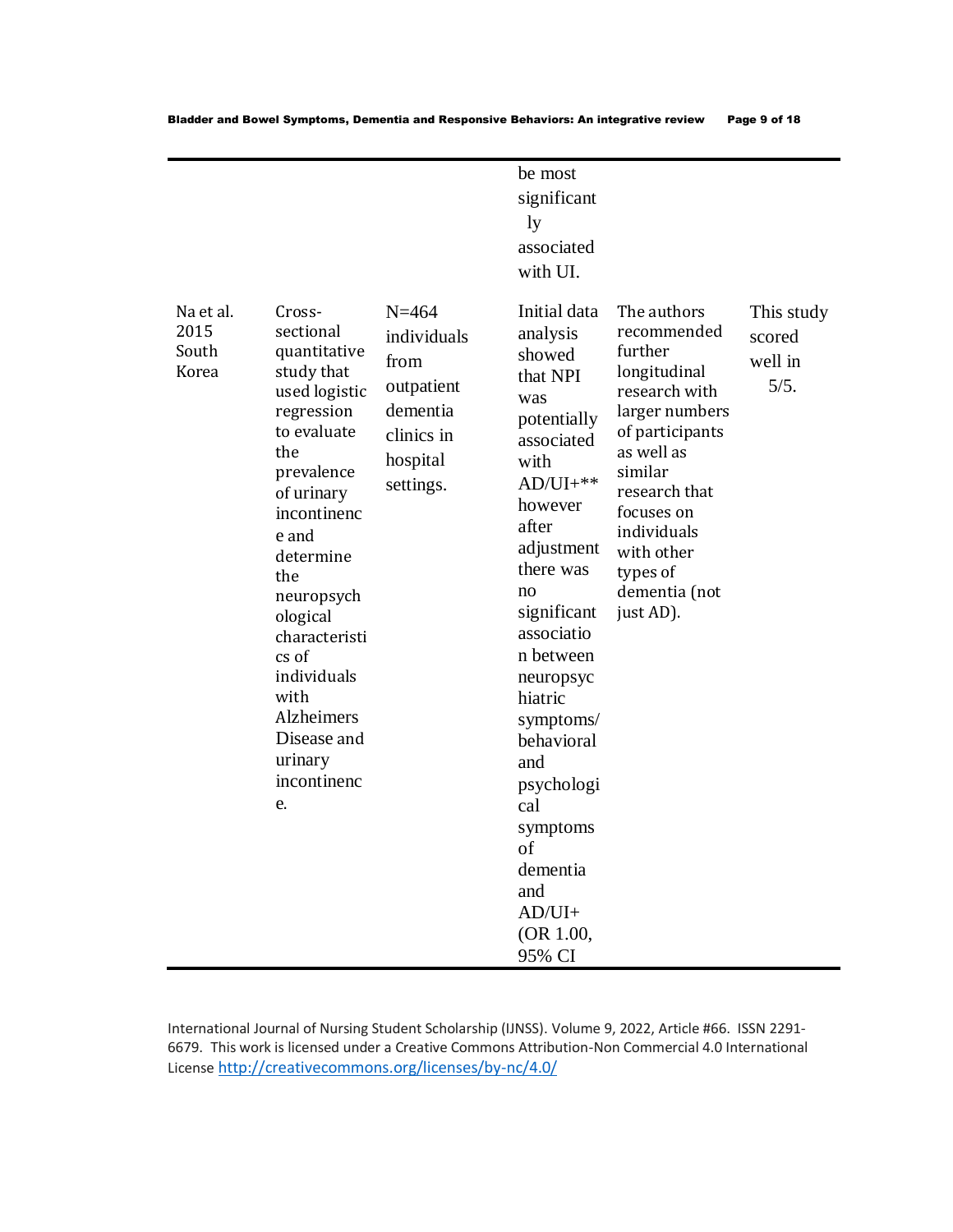| Bladder and Bowel Symptoms, Dementia and Responsive Behaviors: An integrative review | Page 10 of 18 |
|--------------------------------------------------------------------------------------|---------------|
|                                                                                      |               |

|                                                         |                                                                                                                                                                                                                                             |                            | $0.98 -$<br>$1.01$ ).<br>Cognition<br>and ADLs<br>were the<br>only<br>variables<br>found to<br>be<br>associated<br>with<br>Alzheimer<br>s Disease<br>and<br>urinary<br>incontinen<br>ce. |                                                                                                                                                                                                                                                                                         |                                       |
|---------------------------------------------------------|---------------------------------------------------------------------------------------------------------------------------------------------------------------------------------------------------------------------------------------------|----------------------------|------------------------------------------------------------------------------------------------------------------------------------------------------------------------------------------|-----------------------------------------------------------------------------------------------------------------------------------------------------------------------------------------------------------------------------------------------------------------------------------------|---------------------------------------|
| Spector &<br>Jackson<br>1994<br>United<br><b>States</b> | Prospective<br>descriptive<br>study that<br>used logistic<br>regression<br>to re-<br>examine<br>factors<br>associated<br>with the<br>occurrence<br>of disruptive<br>behaviors<br>such as<br>wandering,<br>noisiness,<br>and<br>abusiveness. | $N=3,351$ NH<br>residents. | Incontinen<br>ce was<br>determine<br>d to be<br>significant<br>ly<br>associated<br>with<br>wandering<br>(OR 1.57,<br>CI 95%<br>$1.03 - 2.$                                               | The authors of<br>this study<br>recommended<br>controlled<br>research<br>studies to<br>further<br>evaluate<br>individual<br>resident<br>characteristics<br>and<br>interventions<br>from staff<br>members, and<br>the extent of<br>their<br>association<br>with disruptive<br>behaviors. | This study<br>scored<br>well in $5/5$ |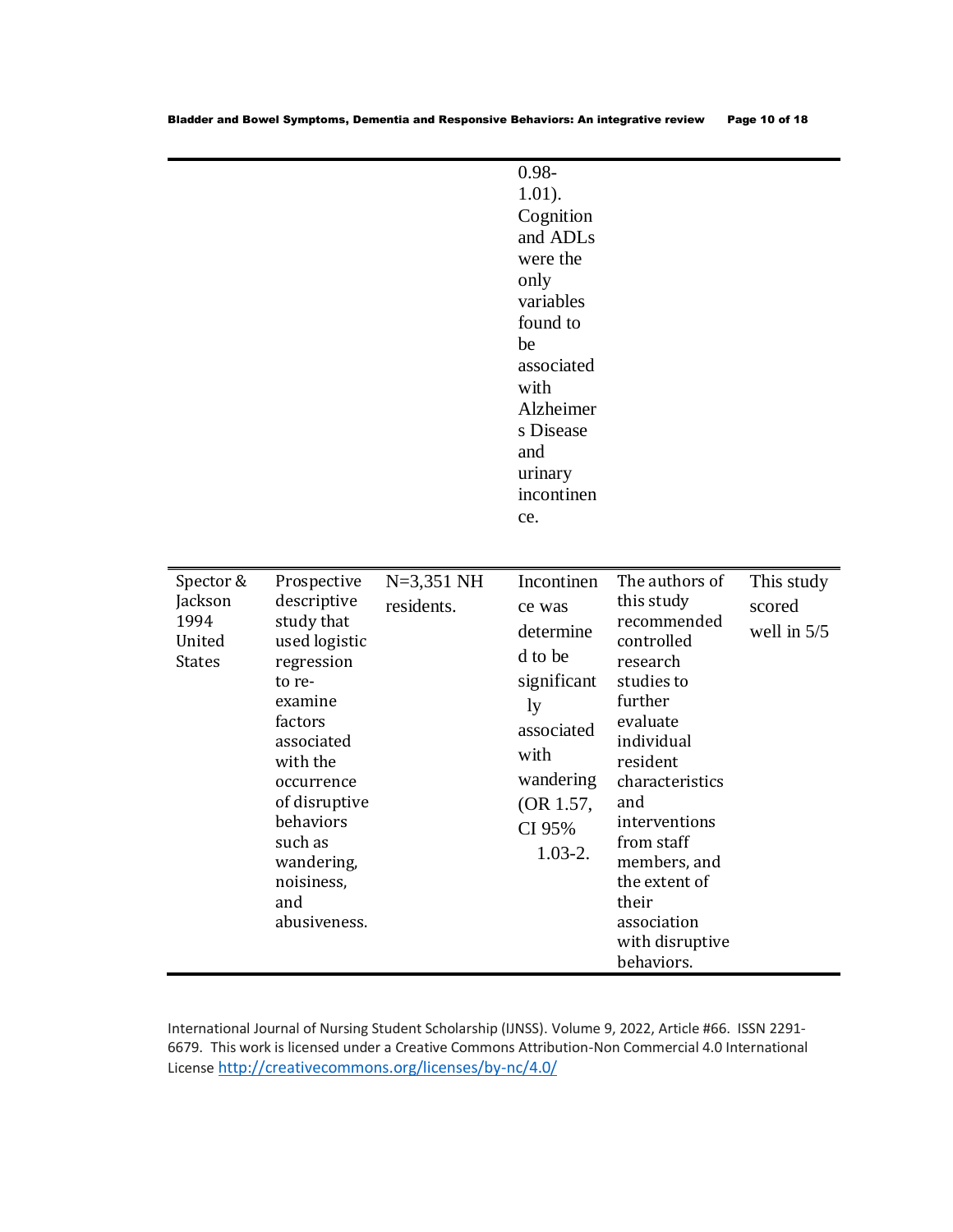#### **Data Analysis**

Whittemore and Knafl (2005) describe the data analysis phase for integrative reviews as data reduction, data display, data comparison, conclusion drawing and verification. The first author of this review kept notes throughout the review process. The first and second authors frequently discussed the data, coming to a consensus on key information from each included study. Data reduction included organizing information from each study into a data extraction table which delineated information from each study. The synthesis of the data including conclusion drawing can be found in the findings section, with verification in the discussion section.

### **Findings**

All studies included in the review were quantitative descriptive studies. The most recent was published in 2019. There were two other studies published within the last 10 years, and one study published 15 years ago. The oldest study was published more than 25 years ago, in 1994. The two most dated studies were conducted in the United States. The other studies were conducted in South Korea, Taiwan, and Scotland. Studies included data on a sample size that ranged from 284 to 103,344. Participants ranging from 60 to a mean age of 82 and from settings that included community dwelling, hospital, and nursing home. None of the studies used the term responsive behaviors, rather they used the term behaviors.

In terms of appraisal of quality, the included studies met most or all criteria for the study type using the MMAT tool (Hong et al., 2018). All the included studies were observational designs in which associations between factors or characteristics and behaviors observed in persons with dementia were explored. As none assessed effectiveness of interventions, it is difficult to assess level of evidence for this group of studies using the Oxford (OCEBM Levels of Evidence Working Group, 2011) or Johanna Briggs (Joanna Briggs Institute Levels of Evidence and Grades of Recommendation Working Party, 2014) criteria. Grading level of evidence is not required in the method followed for this review, although quality appraisal is required (Whittemore & Knafl, 2005).

Three broad categories were developed to summarize and synthesize key concepts from the included studies. The categories are: (1) bladder and bowel symptoms examined, (2) relationship of behavior measurement to responsive behaviors, and (3) associations between incontinence and behaviors.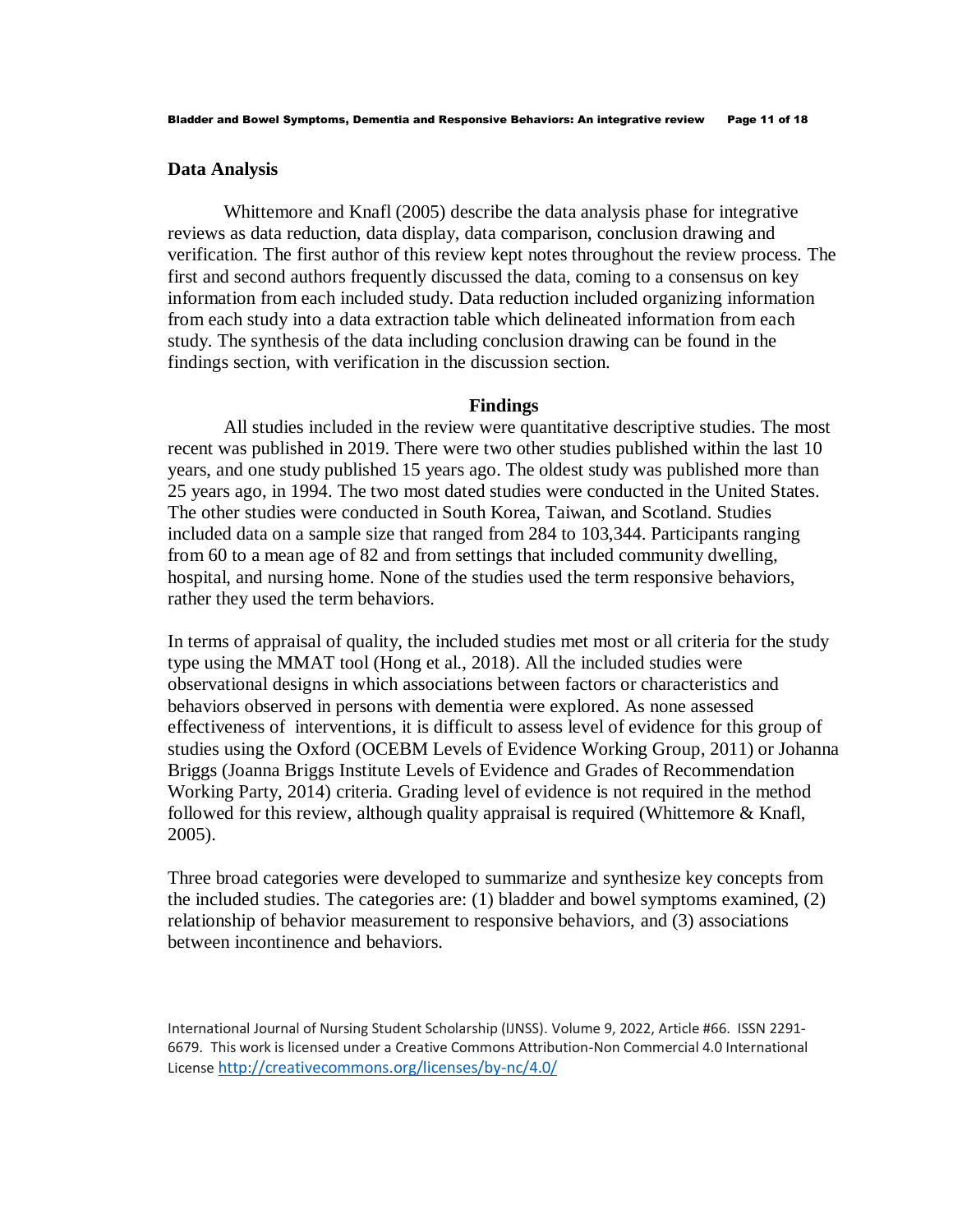#### *Bladder and Bowel Symptoms Examined*

No studies included an array of lower urinary tract symptoms, instead they focused only on incontinence. One study included constipation, but not fecal incontinence, reporting an association between constipation and physical aggression (Leonard et al., 2006). Three studies included only one of the lower urinary tract symptoms - urinary incontinence - as a variable (Alcorn et al., 2013; Leonard et al., 2013; Li et al., 2019). Incontinence was often represented as a dichotomous variable, being identified as either continent of urine or not. Only one study (Na et al., 2015) identified types of UI (stress, urge, overflow, and functional), however no data were provided on a sub analysis of types of UI and behaviors measured on the Neuropsychiatric Inventory (NPI). One study identified the proportion of participants who were incontinent (Spector & Jackson, 1994), without identifying if this was urinary or fecal incontinence. *Relationship of Behavior Measurement to Responsive Behaviors*

None of the included studies defined behaviors in dementia from the perspective of as an expression of unmet needs, that is responsive behaviors. Two of the studies used the NPI, finding both agitation and behaviors significantly associated with UI (Alcorn et al., 2013; Na et al., 2015). One study used the Cohen Mansfield Inventory reporting agitation and UI as not related (Li et al., 2019). Another study utilized the Resident Assessment Instrument-Minimum Data Set (RAI-MDS) data using constipation, and UTI as variables in evaluating associations with physical or verbal aggression (Leonard et al., 2013). The oldest study (Spector & Jackson, 1994) included behaviors such as wandering, being noisy, or abusive which were seen as related to incontinence. These authors did not conceptualize behaviors as reflecting unmet needs.

# *Associations Between Incontinence and Behaviors*

Four of the five studies examined associations between incontinence and behaviors (Alcorn et al., 2014; Li et al., 2019; Na et al., 2015; Spector & Jackson, 1994). One study looked at associations between constipation and behaviors (Leonard et al., 2006). While each of the other studies explored an association between incontinence and behaviors. It is important to note that some of the findings conflicted with others or were unclear. For example, Alcorn et al. (2014), Leonard et al. (2006), and Spector and Jackson (1994) found an association between incontinence or constipation and agitation, aggression, or disruptive behaviors, while the other two studies did not. Alcorn et al. (2014) also questioned the causal relationship between incontinence and agitation.

## **Discussion**

The key finding of this study is that there is a tenuous association between behaviors and bladder and bowel symptoms, with little research undertaken to clarify the reasons for the association. The description of behaviors in the studies implied that they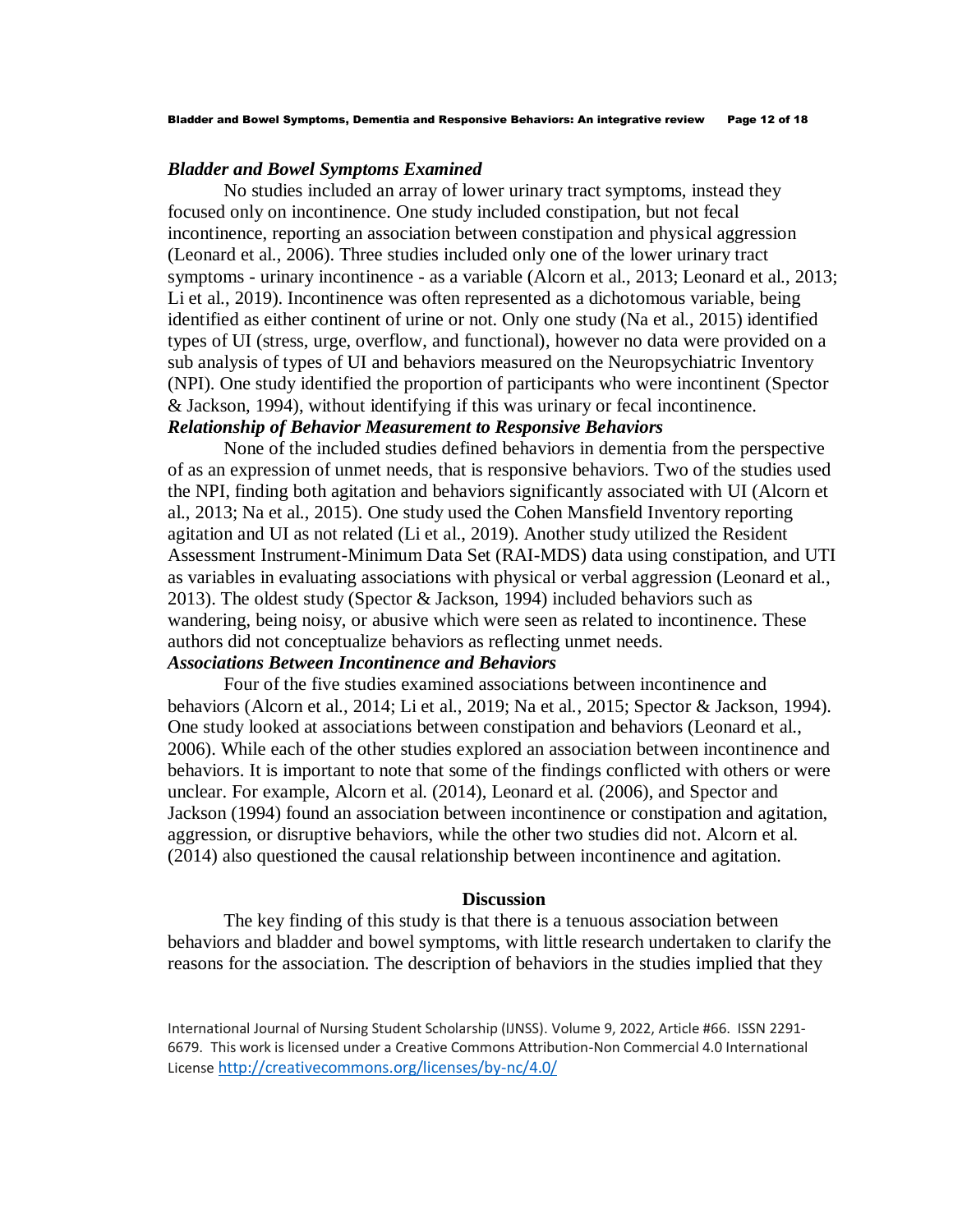were a problem rather than an expression of an unmet needs. Current information on public websites about responsive behaviors suggests a possible relationship between bladder and bowel symptoms (Alzheimer Europe, 2014; Alzheimer Society of Canada, 2019). Yet we have discovered that there are few studies that have explored this relationship, despite these suggestion on public websites.

The lack of consistency between study findings about the relationship between bladder and bowel symptoms and responsive behaviors demonstrates that there is limited research available to understand the association. Moreover, most of the studies were more than 10 years old and some had conflicting results. Only Na et al.'s (2015) study identified types of incontinence. Yet, these authors dichotomized UI (as present or absent) for the analysis. None of the other studies included any other LUTS except incontinence. While UI is one important component of LUTS, other symptoms like urgency, incomplete emptying, or nocturia could trigger responsive behaviors for individuals with dementia. People who do not have dementia might be able to express physical discomfort or concerns about their health, but those with dementia may lack the ability to express their need to toilet, due the cognitive changes associated with dementia Herron & Wrathall (2018). They may instead attempt to express their needs through behaviors such as wandering, calling out, or acts of aggression. Thus, there is much on the topic of bladder and bowel symptoms and responsive behavior that has not been explored. This suggests there is a research gap.

None of the included studies described behaviors as responses to an unmet need. The studies tended to examine behaviors such as agitation or wandering from the perspective of these being problems or disruptive. Some of the studies (Alcorn et al., 2013; Li et al., 2019; Na et al., 2015) used instruments to measure behaviors (NPI and Cohen Mansfield Inventory) from the conceptualization that behaviors in dementia are problematic. This is likely due to the age of the studies, which may reflect the dominant view of behaviors in dementia at the time. More current views, as described by Clifford and Doody (2018) and Herron and Wrathall (2018), identify that behaviors exhibited by persons living with dementia are expressions of unmet basic human needs – responsive behaviors. Future research should include examination of the association between bladder and bowel symptoms and responsive behaviors. As well, these studies need to include a range of LUTS, such as urgency and nocturia and not be limited to the dichotomous view of incontinent or continence.

The stigma surrounding bladder and bowel symptoms as well as dementia discourages open conversations among clinicians and caregivers as well as interest in conducting research (Cole & Drennan, 2019; Drennan et al., 2011; Hewer-Richards & Goodall, 2020; Ostaszkiewicz et al., 2016). Open communication with individuals and their families, as well as among care teams, is vital to improving understanding of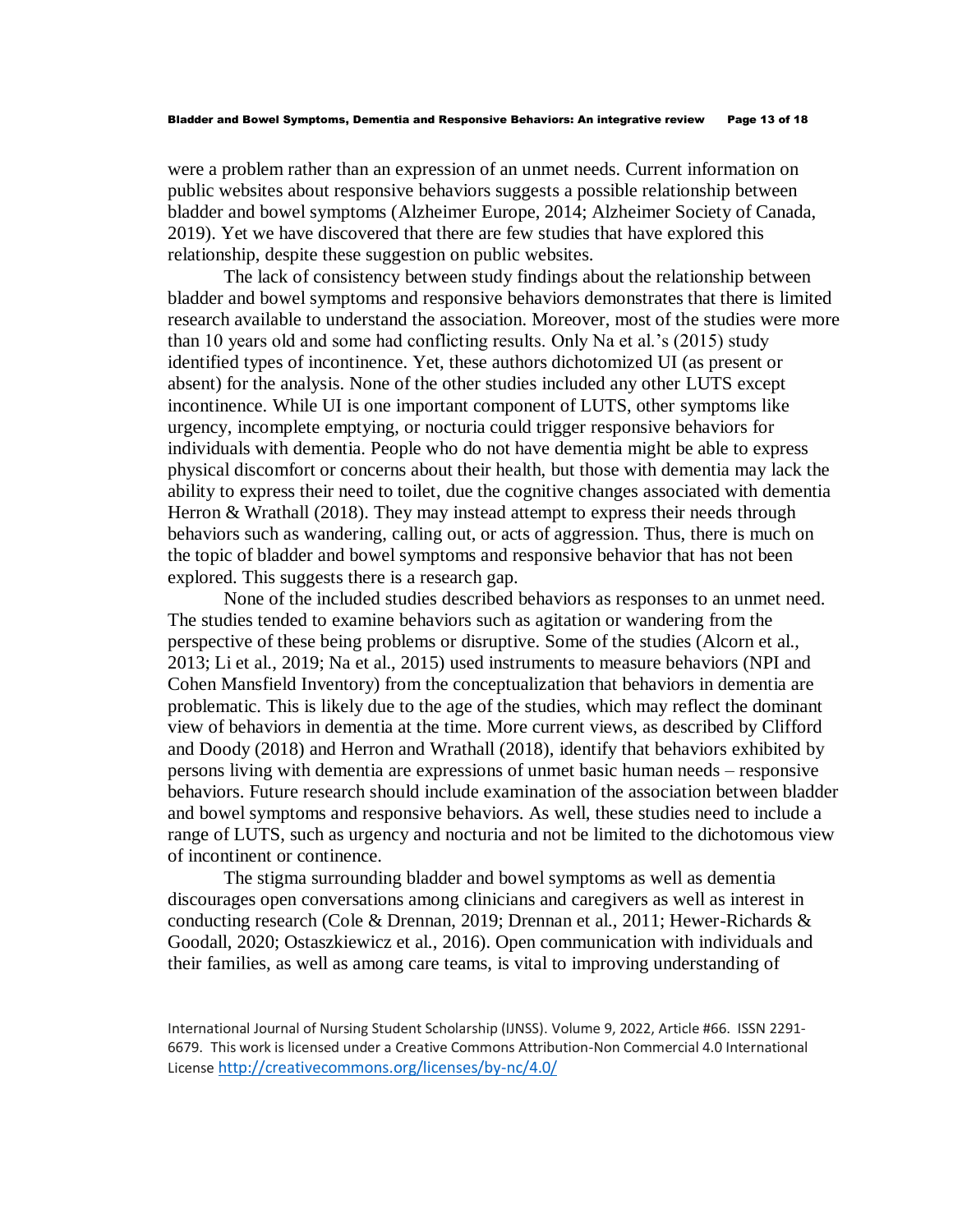concerns related to continence and responsive behaviors in dementia (AUTHOR et al., 2018; Ostaszkiewicz et al., 2016). Research that examined bladder and bowel symptoms and responsive behaviors could support the development of evidence informed care practices.

# **Implications**

Further research assessing the association of bladder and bowel symptoms with responsive behaviors in dementia is needed. Nurses need to be aware that strategies such as toileting suggested in information about managing responsive behaviors does not appear to be grounded in research at this time. This does not mean that such strategies are not effective in practice, only that we lack evidence to support the practice. Thus, using toileting to address responsive behaviors that are suspected to reflect bladder and bowel symptoms remains a reasonable clinical strategy. However, the effectiveness of such strategies needs to be evaluated on an individual basis in the clinical setting, and in research studies.

# **Limitations**

This review was limited to studies published in the English language thus, relevant studies in other languages may have been excluded. The effectiveness of management strategies for bladder and bowel symptoms of persons with dementia was not explored in this review.

### **Conclusion**

This integrative review is to the authors knowledge the first to attempt to examine research on bladder and bowel symptoms with responsive behaviors in dementia. The findings of this study demonstrated a limited understanding of the association between responsive behaviors and bladder and bowel symptoms. The conceptualization of behaviors as problems does not reflect a contemporary view of behaviors as an expression of an unmet need. Future research is needed to understand the relationship of bladder and bowel symptoms to responsive behaviors.

#### **References**

- Abraha, I., Rimland, J.M., Trotta, F.M., Dell'Aquila, G., Cruz-Jentoft, A., Petrovic, M., Gudmundsson, A., Soiza, R., O'Mahony, D., Guaita, A. & Cherubini, A. (2017). Systematic review of systematic reviews of nonpharmacological interventions to treat behavioral disturbances in older patients with dementia. The SENATOR-OnTop Series. *BMJ Open, 7*, e012759. doi:10.1136/bmjopen-2016- 012759 Abrams, P., Cardozo, L., Fall, M., Griffiths, D., Rosier, P., Ulmsten, U., van
- Kerrebroeck, P., Victor, A. & Wein, A. (2002). The standardisation of terminology of lower urinary tract function: Report from the standardisation sub-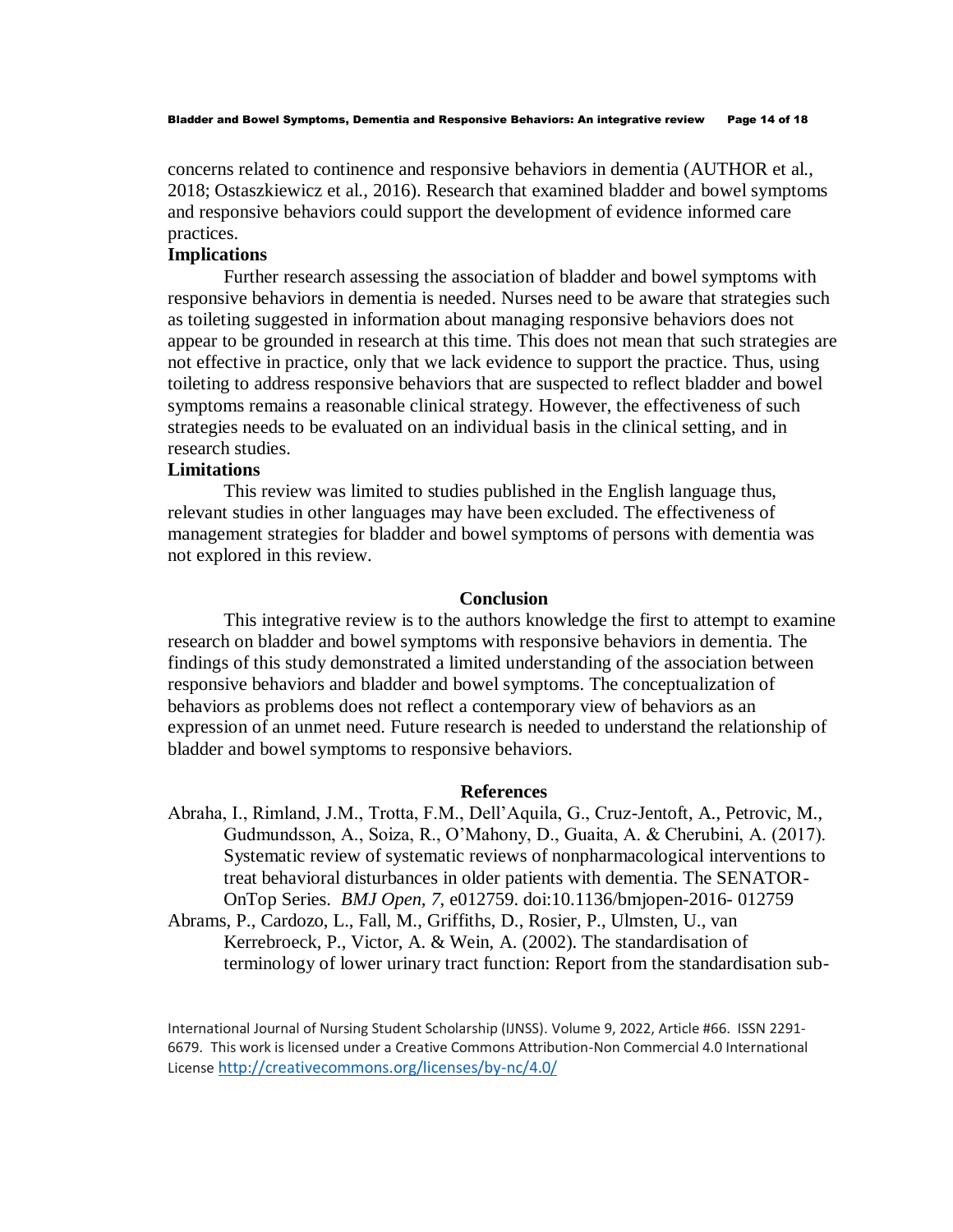committee of the International Continence Society. *Neurourology and Urodynamics, 21*, 167-178. DOI 10.1002/nau.10052

- Abrams, P., Artibani, W., Cardozo, L., Dmochowski, R., van Kerrebroeck, P. & Sand, P. (2009). Reviewing the ICS 2002 terminology report: The ongoing debate. *Neurourology and Urodynamics, 28*, 287.
- Alcorn, G., Law, E., Connelly, P. J., & Starr, J. M. (2014). Urinary incontinence in people with Alzheimer's disease. *International Journal of Geriatric Psychiatry, 29*, 107-108. [https://doi.org/10.1002/gps.3991](about:blank)
- Alzheimer Europe (2014). *Improving continence care for people with dementia living at home.* Alzheimer Europe: Luxembourg. https://www.alzheimereurope.org/Publications/Alzheimer-Europe-Reports
- Alzheimer Society of Canada. (2019, May). *Conversations about dementia and responsive behaviors.* [https://alzheimer.ca/sites/default/files/documents/conversations\\_dementia-and](about:blank)[responsive-behaviours.pdf](about:blank)
- Averbeck, M. A., Altaweel, W., Manu-Marin, A., & Madersbacher, H. (2017). Management of LUTS in patients with dementia and associated disorders. *Neurology and Urodynamics, 36*(2), 245–252[.](about:blank) [https://doi](about:blank)[org.login.ezproxy.library.ualberta.ca/10.1002/nau.22928](about:blank)
- Bliss, D.Z, Mimura, T., Berghmans, B., Bharucha, A., Chiarioni, G., Emmanuel, A., Maeda, Y., Northwood, M., Peden-McAlpine, C., Rafiee, H., Rock-Wood, T., Santoro, G., Taylor, S. & Whitehead, W. (2017). Assessment and conservative management of fecal incontinence and quality of life in adults. In: P. Abrams, L. Cardozo, A. Wagg & A. Wein (Eds.), *Incontinence* (6th ed) (pp.1993-2085). ICUD/ICS.
- Buswell, M., Goodman, C., Roe, B., Russell, B., Norton, C., Harwood, R., Fader, M., Harari, D., Drennan, V. M., Malone, J. R., Madden, M., & Bunn, F. (2017). What works to improve and manage fecal incontinence in nursing home residents living with dementia? A realist synthesis of the evidence. *Journal of the American Medical Directors Association, 18*(9), 752-760. [https://doi.org/10.1016/j.jamda.2017.05.025](about:blank)
- Cerejeira, J., Lagarto, L., & Mukaetova-Ladinski, E. B. (2012). Behavioral and psychological symptoms of dementia. *Frontiers in Neurology, 3*(73), 1-21. [https://doi.org/10.3389/fneur.2012.00073](about:blank)
- Chiang, C. H., Wu, M. P., Ho, C. H., Weng, S. F., Huang, C. C., Hsieh, W. T., Hsu, Y. W., & Chen, P. J. (2015). Lower urinary tract symptoms are associated with increased risk of dementia among the elderly: A nationwide study. *BioMed*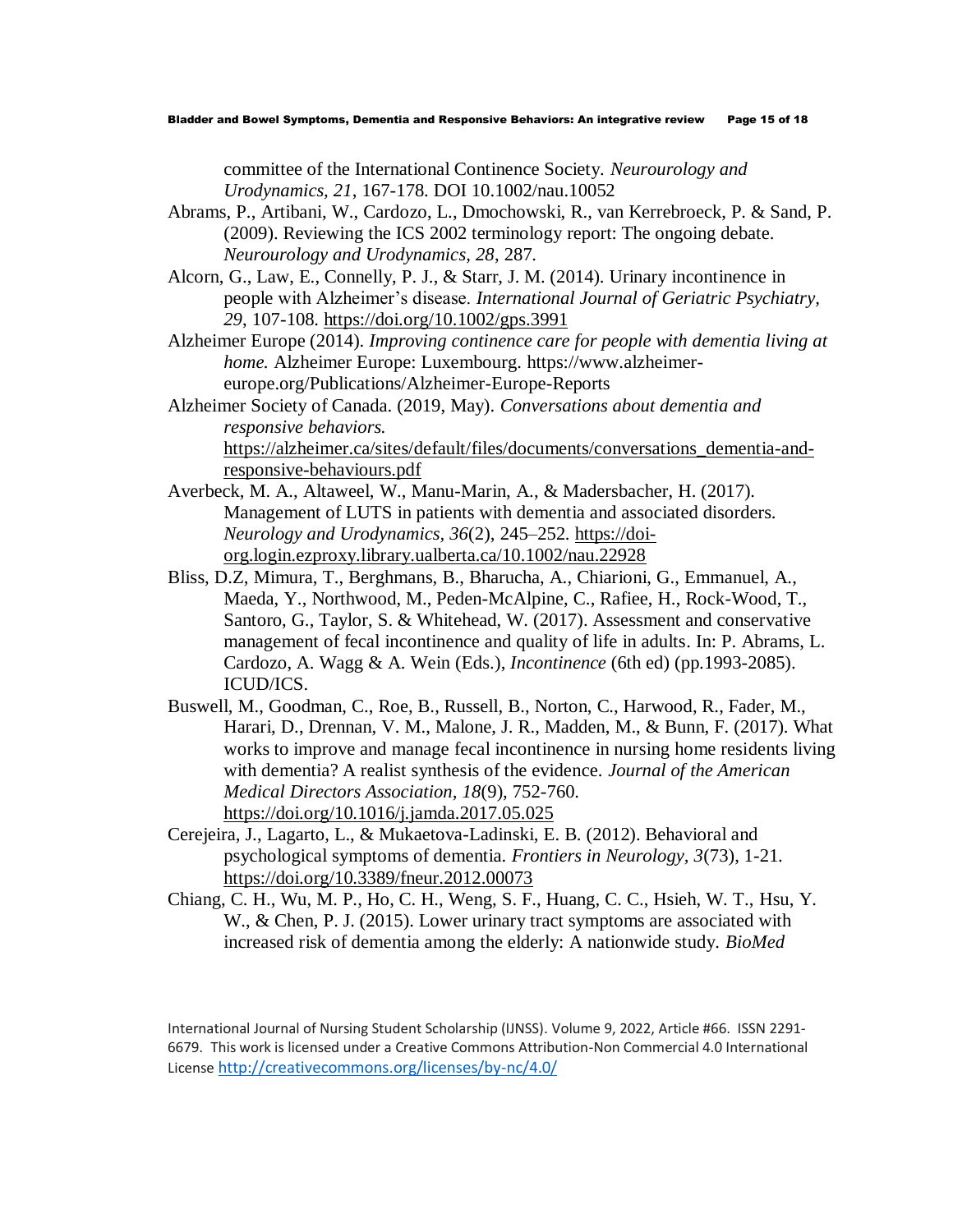*Research International*, 187819. [https://doi-](about:blank)

[org.login.ezproxy.library.ualberta.ca/10.1155/2015/187819](about:blank)

Clifford, C., & Doody, O. (2018). Exploring nursing staff views of responsive behaviors of people with dementia in long-stay facilities. *Journal of Psychiatric & Mental Health Nursing, 25*(1), 26–36. [https://doi-](about:blank)

[org.login.ezproxy.library.ualberta.ca/10.1111/jpm.12436](about:blank)

- Cole, L., & Drennan, V. M. (2019). Living with incontinence: The experience of people with dementia. *Dementia, 18*(5), 1826-1839. Doi: 10.1177/1471301217731171
- Drennan, V. M., Cole, L., & Iliffe, S. (2011). A taboo within a stigma? A qualitative study of managing incontinence with people with dementia living at home. *BMC Geriatrics, 1*, 75[.](about:blank) [https://doi-org.login.ezproxy.library.ualberta.ca/10.1186/1471-](about:blank) [2318-11-75](about:blank)
- Goodman, C., Norton, C., Buswell, M., Russell, B., Harari, D., Harwood, R., Roe, B., Rycroft-Malone, J., Drennan, V. M., Fader, M., Maden, M., Cummings, K., & Bunn, F. (2017). Managing Fecal INcontinence in people with advanced dementia resident in Care Homes (FINCH) study: A realist synthesis of the evidence. *Health Technology Assessment, 21*(42). [https://doi](about:blank)[org.login.ezproxy.library.ualberta.ca/10.3310/hta21420](about:blank)
- Herron, R. V., & Wrathall, M. A. (2018). Putting responsive behaviors in place: Examining how formal and informal carers understand the actions of people with dementia. *Social Science & Medicine, 204*, 9-15. https://doi.org/10.1016/j.socscimed.2018.03.017
- Hewer-Richards, L., & Goodall, D. (2020). Everybody s\*\*\*s: How defecation stigma reduces care quality in dementia. *Quality in Aging and Older Adults, 21*(2), 79-87. [https://doi.org/10.1108/QAOA-07-2019-0039](about:blank)
- Hong, Q. N., Pluye, P., Fàbregues, S., Bartlett, G., Boardman, F., Cargo, M., Dagenais, P., Gagnon, M-P., Griffiths, F., Nicolau, B., O'Cathain, A., Rousseau, M-C., & Vedel, I. (2018). Mixed Methods Appraisal Tool (MMAT), version 2018. *Industry Canada*.

[http://mixedmethodsappraisaltoolpublic.pbworks.com/w/file/fetch/127916259/M](http://mixedmethodsappraisaltoolpublic.pbworks.com/w/file/fetch/127916259/MMAT_2018_criteria-manual_2018-08-01_ENG.pdf) [MAT\\_2018\\_criteria-manual\\_2018-08-01\\_ENG.pdf](http://mixedmethodsappraisaltoolpublic.pbworks.com/w/file/fetch/127916259/MMAT_2018_criteria-manual_2018-08-01_ENG.pdf)

Joanna Briggs Institute Levels of Evidence and Grades of Recommendation Working Party (2014). Supporting document for the Joanna Briggs Institute levels of evidence and grades of recommendation. The Joanna Briggs Institute. 2014. [https://jbi.global/sites/default/files/2019-](https://jbi.global/sites/default/files/2019-05/JBI%20Levels%20of%20Evidence%20Supporting%20Documents-v2.pdf)

[05/JBI%20Levels%20of%20Evidence%20Supporting%20Documents-v2.pdf](https://jbi.global/sites/default/files/2019-05/JBI%20Levels%20of%20Evidence%20Supporting%20Documents-v2.pdf)

Leonard, R., Tinetti, M. E., Allore, H. E., & Drickamer, M. A. (2006). Potentially modifiable resident characteristics that are associated with physical or verbal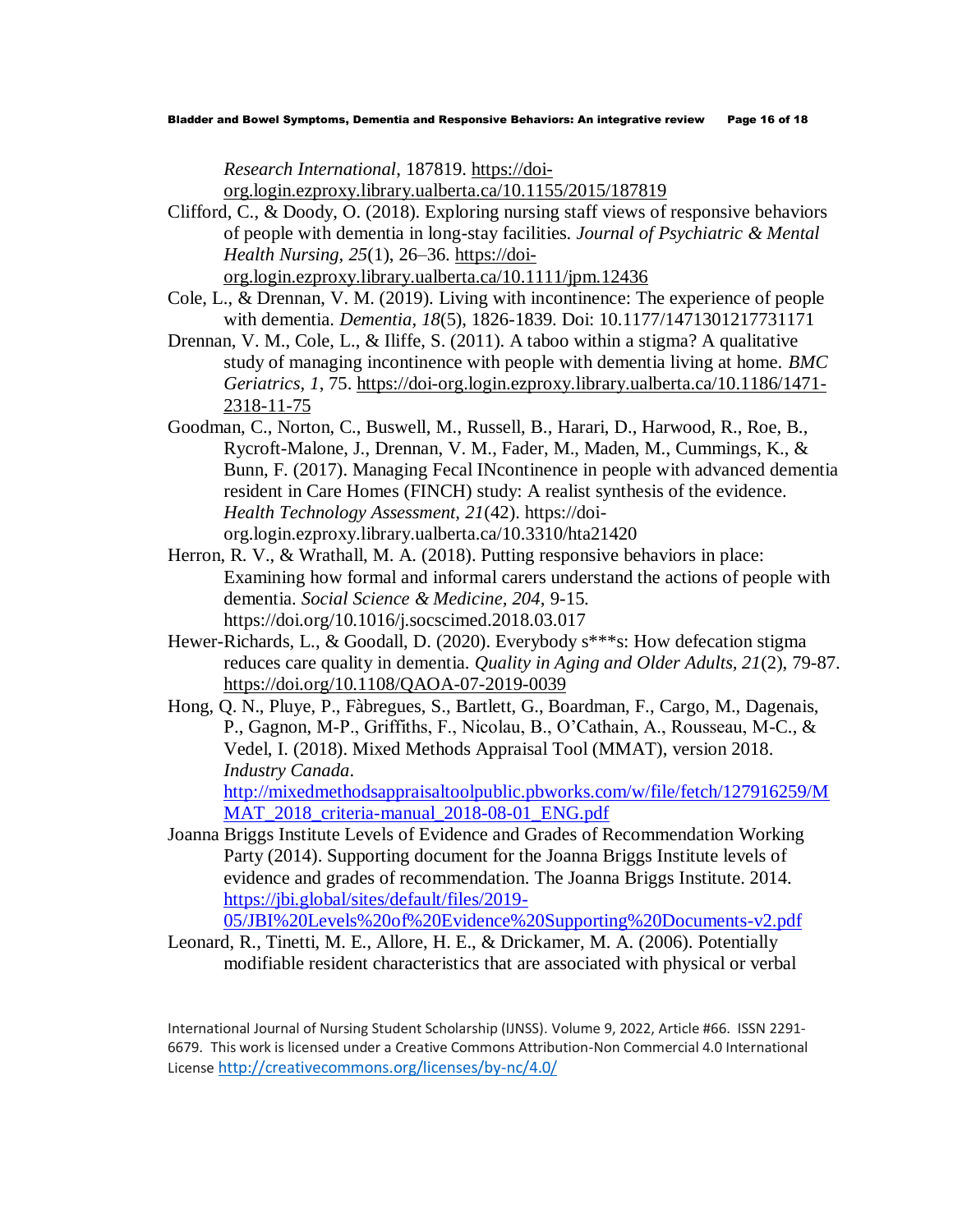aggression among nursing home residents with dementia. *Archives of Internal Medicine, 166*(12), 1295-1300. [https://doi.org/10.1001/archinte.166.12.1295](about:blank)

- Li, H., Chen, K., & Hsu, H. (2019). Modelling factors of urinary incontinence in institutional older adults with dementia. *Journal of Clinical Nursing, 28,* 4504- 4512. [https://doi.org/10.1111/jocn.15039 166-212](about:blank)
- Na, H. R., Park, M. H., Cho, S. T., Lee, B. C., Park, S., Kim, K. H., & Choi, J. B. (2015). Urinary incontinence in Alzheimer's disease is associated with Clinical Dementia Rating-Sum of Boxes and Barthel Activities of Daily Living. *Asia-Pacific Psychiatry, 7*(1), 113-120. [https://doi.org/10.1111/appy.12007](about:blank)
- OCEBM Levels of Evidence Working Group\*. "The Oxford Levels of Evidence 2". Oxford Centre for Evidence-Based Medicine. **[https://www.cebm.ox.ac.uk/resources/levels-of-evidence/ocebm](https://www.cebm.ox.ac.uk/resources/levels-of-evidence/ocebm-levels-of-evidence)[levels-of-evidence](https://www.cebm.ox.ac.uk/resources/levels-of-evidence/ocebm-levels-of-evidence)**
- Ostaszkiewicz, J., Tomlinson, E., & Hutchinson, A. (2016). Learning to accept incontinence and continence care in residential aged care facilities: Family members' experiences. *Australian & New Zealand Continence Journal, 22*(3), 66- 73.
- Public Health Agency of Canada. (2019). *A dementia strategy for Canada: Together we aspire (in brief).* https://www.canada.ca/content/dam/phacaspc/documents/services/publications/diseases-conditions/dementia-strategybrief/dementia-strategy-brief.pdf
- Radue, R., Walaszek, A., & Asthana, S. (2019). Neuropsychiatric symptoms in dementia. *Handbook of Clinical Neurology, 167*, 437–454[.](about:blank) [https://doi.org/10.1016/B978-0-](about:blank) [12-804766-8.00024-8](about:blank)
- Roitto, H-M., Kautiainen, H., Laurila, J., & Pitkälä, K. H. (2019). Severity of both neuropsychiatric symptoms and dementia is associated with quality of life in nursing home residents. *European Geriatric Medicine, 10*(5), 793-800. [https://doi.org/10.1007/s41999-019-00213-0](about:blank)
- Schüssler, S., Dassen, T., Lohrmann, C. (2016). Care dependency and nursing care problems in nursing home residents with and without dementia: A cross-sectional study. *Aging Clinical and Experimental Research, 28*(5), 973-982. [https://doi.org/10.1007/s40520-014-0298-8](about:blank)
- Shaw, C. & Wagg, A. (2021). Urinary and fecal incontinence in older adults. *Medicine, 49*, 44-50. https://doi.org/10.1016/j.mpmed.2020.10.012
- Spector, W. D., & Jackson, M. E. (1994). Correlates of disruptive behaviors in nursing homes: A reanalysis. *Journal of Aging and Health, 6*(2), 173-184. [https://doi.org/10.1177/089826439400600203](about:blank)